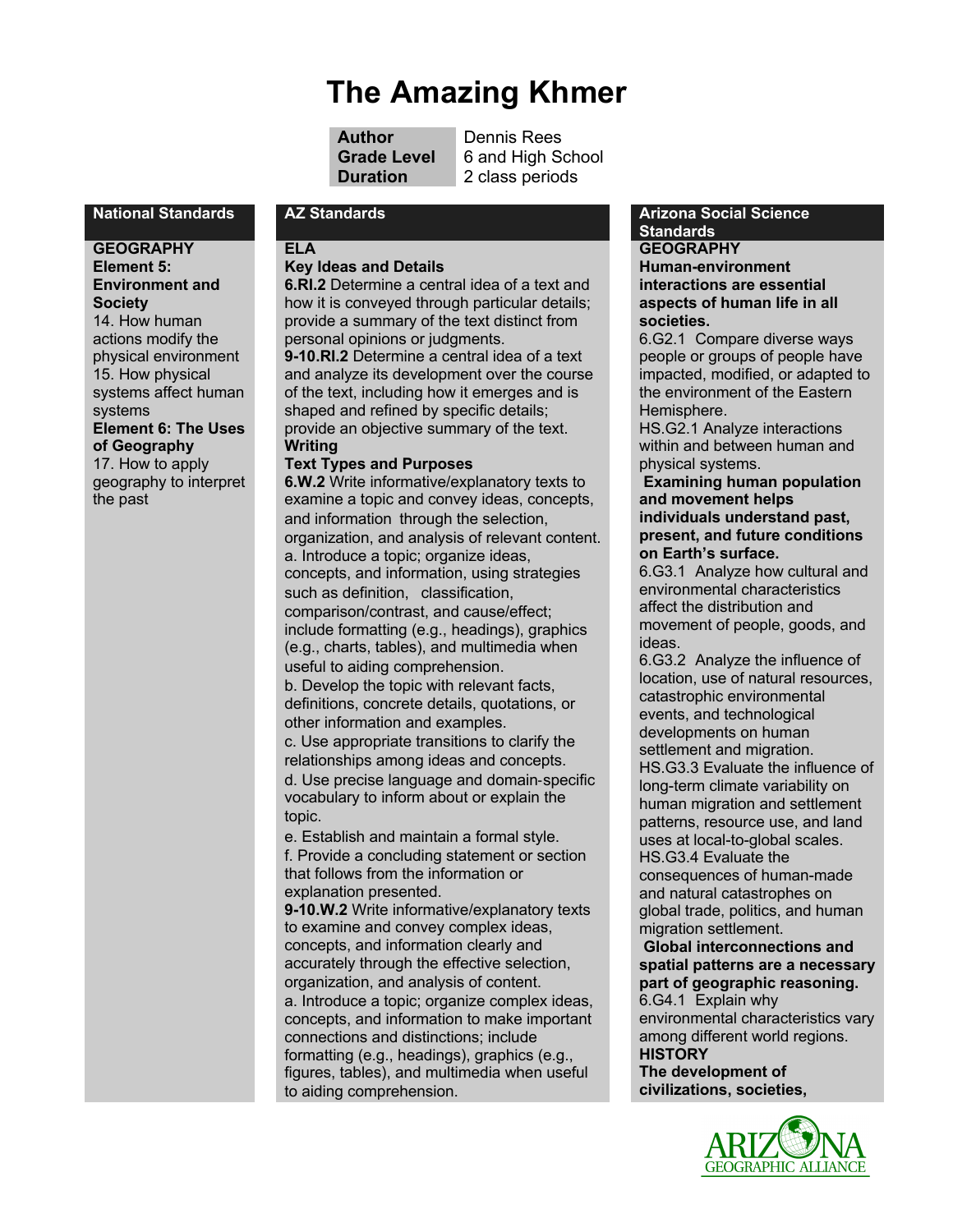b. Develop the topic with well-chosen, relevant, and sufficient facts, extended definitions, concrete details, quotations, or other information and examples appropriate to the audience's knowledge of the topic. c. Use appropriate and varied transitions to link the major sections of the text, create cohesion, and clarify the relationships among complex ideas and concepts.

d. Use precise language and domain-specific vocabulary to manage the complexity of the topic.

e. Establish and maintain a formal style and an appropriate tone while attending to the norms and conventions of the discipline in which they are writing.

f. Provide a concluding statement or section that follows from and supports the information or explanation presented (e.g., articulating implications or the significance of the topic).

### **cultures, and innovations have influenced history and continue to impact the modern world.**

6.H1.1 Compare the development and characteristics of historical cultures and civilizations from different global regions within designated time periods.

HS.H1.7 Analyze how technological innovation and trade has affected economic development and transformed societies.

## **Overview**

Ancient civilizations needed to be resourceful and innovative in how they interacted with their environment to create sustainable communities. They were often at the mercy of their environment. Depending on the changing environment and demands of population could mean survival or collapse of a community. Knowing about this dilemma makes students better decision makers.

## **Purpose**

In this lesson, students will gain a better understanding of how the Khmer Kingdom in Cambodia managed their natural resources to create a sustainable community at Angkor and what challenges they eventually faced that led to its collapse.

## **Materials**

- The Amazing Khmer reading
- The Amazing Khmer-Teacher Script
- The Amazing Khmer PowerPoint
- Angkor Writing Prompt 1 and 2
- Angkor Writing Scoring Guide 1 and 2
- Vocabulary Cards

## **Objectives**

The student will be able to:

1. Describe the construction techniques used by the Khmer.

2. Describe how and why the Khmer built their system of waterworks.

3. State reasons for the collapse of the city of Angkor.

4. Compare two ancient civilizations

## **Procedures**

*Prior to the Lesson: Familiarize yourself with the script to the PowerPoint so slides are advanced at the proper times.* 

*Note: It is important to allow students time to view the images before continuing the reading. When the reading and viewing are done, allow time to answer any questions the students may have.* 

*Vocabulary Cards are provided because some of the vocabulary in the reading will not be familiar to most students. It is encouraged to print and pass out the vocabulary cards—at least 1 set per group of students.*

### **SESSION ONE**

1. Review the definition of what is a natural resource (something found in nature that humans can use). Have students give examples (trees, water, wild animal life, rocks, etc.) 2. Distribute The Amazing Khmer reading and Vocabulary Cards. Explain to students that they are going to be learning about the Khmer empire capital city of Angkor by both reading about it and by viewing images. Instruct students to highlight/underline key phrases and ideas in the reading as it is being read orally. Remind students to